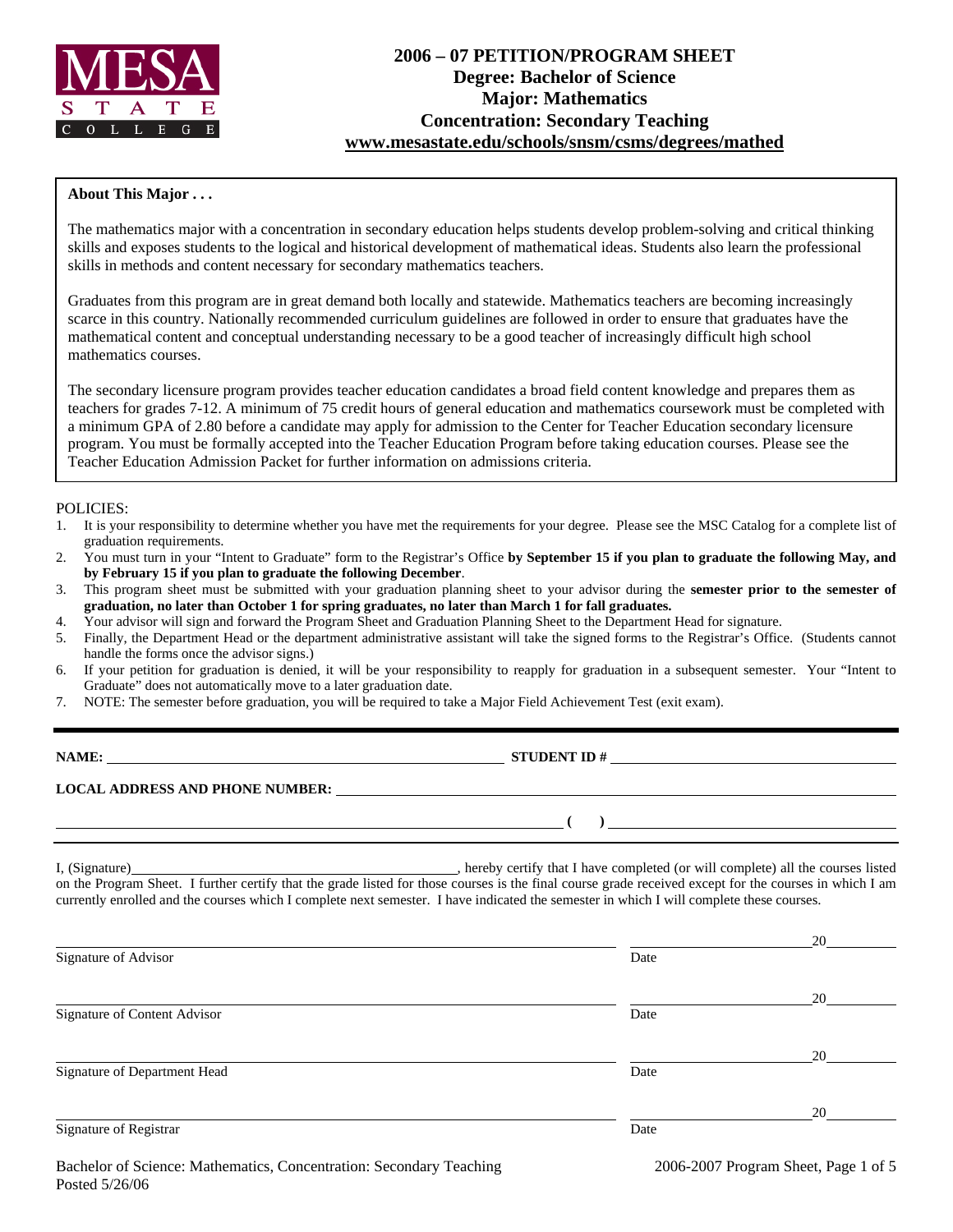- Must earn 120 semester hours and meet the academic residency requirements to earn a baccalaureate degree at Mesa State College.
- Must earn a minimum of 40 semester hours in upper division courses (i.e., 300-level and 400-level courses).
- A cumulative grade point average of 2.8 or higher must be maintained for each of 3 areas: content courses, education courses and overall g.p.a.
- When filling out this program sheet a course can only be used once, i.e., no double counting is allowed between categories.
- Excess KINA/HPWE courses beyond the two required and pre-collegiate courses (usually numbered below 100) cannot be used for graduation.
- All degree requirements must be completed as described. Any exceptions or substitutions must be recommended in advance by the faculty advisor and approved by the Department Head. Courses related to teacher licensure must also be approved by the Teacher Education Dept.
- Meet with your faculty advisor regularly beginning in your freshman year to ensure you are making satisfactory progress towards your degree.
- It is recommended that students work closely with a faculty advisor when selecting courses and scheduling classes prior to registration.
- Students are required to participate in exit examinations or other programs deemed necessary to comply with the college accountability requirement.
- Students must PASS the PLACE or PRAXIS II exam in the content area prior to commencing the internship. Also, ALL other coursework toward the degree must be successfully completed prior to the internship.

#### General Education Requirements (Minimum of 33 semester hours) See the M.S.C. catalog for the list of courses that meet the general education categories.

| Trns/Subs<br>No.<br>Grade<br>Term<br>Credit<br>Year<br>Course                                                                                             | Trns/Subs<br>No.<br>Grade<br>Term<br>Year<br>Course<br>Credit                                  |  |  |  |  |  |  |  |
|-----------------------------------------------------------------------------------------------------------------------------------------------------------|------------------------------------------------------------------------------------------------|--|--|--|--|--|--|--|
| <b>English:</b> ENGL 111 and 112 (6 semester hours, must receive a                                                                                        | <b>Humanities or Social/Behavioral Science:</b> (3 semester hours)                             |  |  |  |  |  |  |  |
| "B" or better, must be completed by the time the student has 60                                                                                           |                                                                                                |  |  |  |  |  |  |  |
| semester hours)                                                                                                                                           |                                                                                                |  |  |  |  |  |  |  |
| *ENGL                                                                                                                                                     | <b>Fine Arts:</b> (3 semester hours)                                                           |  |  |  |  |  |  |  |
| *ENGL                                                                                                                                                     |                                                                                                |  |  |  |  |  |  |  |
| *ENGL 129, Honors English, may be substituted for ENGL 111 and ENGL<br>112. Must earn a grade of "B" or better. May need to take additional<br>electives. |                                                                                                |  |  |  |  |  |  |  |
| <b>Humanities:</b> (6 semester hours)                                                                                                                     | <b>Natural Sciences:</b> (minimum 6 semester hours, at least one course<br>must include a lab) |  |  |  |  |  |  |  |
|                                                                                                                                                           |                                                                                                |  |  |  |  |  |  |  |
| Social and Behavioral Sciences: (6 semester hours)                                                                                                        |                                                                                                |  |  |  |  |  |  |  |
| <b>PSYC</b><br>233                                                                                                                                        | <b>Applied Studies:</b> (3 semester hours)                                                     |  |  |  |  |  |  |  |
|                                                                                                                                                           | <b>SPCH</b><br>102                                                                             |  |  |  |  |  |  |  |
| (PSYC 233 required with a grade of "B" or better)                                                                                                         | (SPCH 102 Required with a grade of "B" or better)                                              |  |  |  |  |  |  |  |

#### **Other Requirements** (13 semester hours)

| <b>Kinesiology:</b> (3 Semester Hours)                                  |     |                                                                                                                     |       |      |      |           |                                                                | <b>Bachelor of Science Degree Distinction:</b> |                                                         |       |      |      |                                                         |
|-------------------------------------------------------------------------|-----|---------------------------------------------------------------------------------------------------------------------|-------|------|------|-----------|----------------------------------------------------------------|------------------------------------------------|---------------------------------------------------------|-------|------|------|---------------------------------------------------------|
| Course                                                                  | No. | Credit                                                                                                              | Grade | Term | Year | Trns/Subs | (10 semester hours) Must earn a "C" or better in both courses. |                                                |                                                         |       |      |      |                                                         |
| KINE/HPWA                                                               | 100 | the contract of the contract of the contract of the contract of the contract of the contract of the contract of     |       |      |      |           | Course                                                         | No.                                            | Credit                                                  | Grade | Term | Year | Trns/Subs                                               |
| <b>KINA/HPWE</b>                                                        |     | and the contract of the contract of the contract of the contract of the contract of the contract of the contract of |       |      |      |           | <b>MATH</b>                                                    | 119                                            |                                                         |       |      |      | $\frac{5}{2}$ $\frac{1}{2}$ $\frac{1}{2}$ $\frac{1}{2}$ |
| <b>KINA/HPWE</b>                                                        |     |                                                                                                                     |       |      |      |           | <b>MATH</b>                                                    | 151                                            | $\frac{5}{2}$ $\frac{1}{2}$ $\frac{1}{2}$ $\frac{1}{2}$ |       |      |      |                                                         |
| See the M.S.C. catalog for the list of approved KINA/HPWE/Selected DANC |     |                                                                                                                     |       |      |      |           |                                                                |                                                |                                                         |       |      |      |                                                         |
| courses.                                                                |     |                                                                                                                     |       |      |      |           |                                                                |                                                |                                                         |       |      |      |                                                         |

**Mathematics – Leading to Secondary Teacher Licensure Major Requirements** (41 Semester Hours) A 2.8 g.p.a. is required in the major courses. At most one "D" may be used in completing the major requirements.

| Course      | No. | Credit | Grade | Term | Year | Trns/Subs | Course                                         | No. | Credit | Grade | Term | Year | Trns/Subs |
|-------------|-----|--------|-------|------|------|-----------|------------------------------------------------|-----|--------|-------|------|------|-----------|
| <b>MATH</b> | 152 |        |       |      |      |           | <b>MATH</b>                                    | 490 |        |       |      |      |           |
| <b>MATH</b> | 240 |        |       |      |      |           | <b>STAT</b>                                    | 200 |        |       |      |      |           |
| <b>MATH</b> | 253 |        |       |      |      |           | *Choose either MATH 310, MATH 365, or STAT 311 |     |        |       |      |      |           |
| <b>MATH</b> | 325 |        |       |      |      |           |                                                |     |        |       |      |      |           |
| <b>MATH</b> | 369 |        |       |      |      |           | *Choose one: $(CSCI 111)$ or $(CSCI 110/110L)$ |     |        |       |      |      |           |
| <b>MATH</b> | 380 |        |       |      |      |           | <b>CSCI</b>                                    |     |        |       |      |      |           |
| <b>MATH</b> | 386 |        |       |      |      |           | <b>CSCI</b>                                    |     |        |       |      |      |           |
| <b>MATH</b> | 352 |        |       |      |      |           |                                                |     |        |       |      |      |           |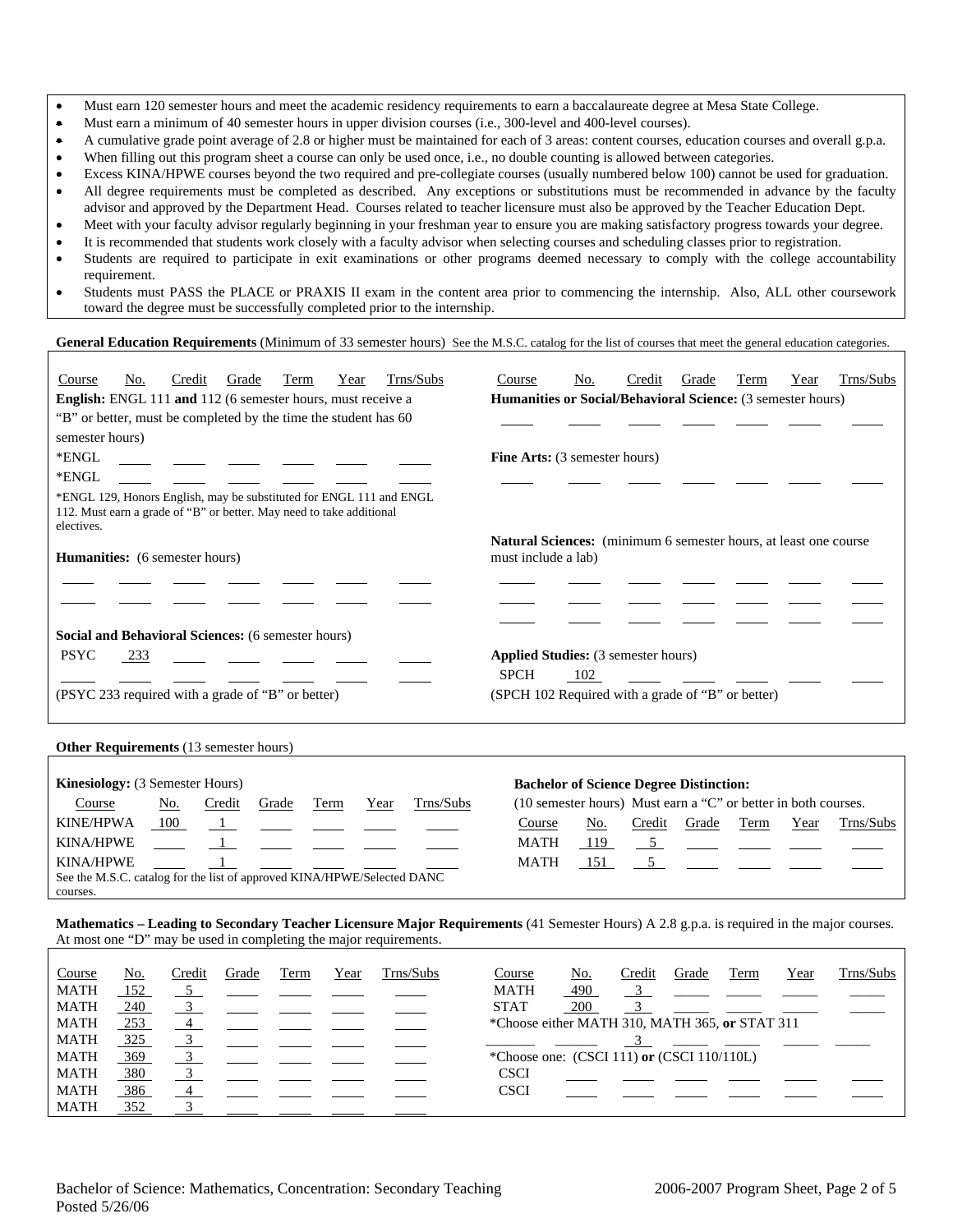#### **Secondary Education Requirements** (29 Semester Hours)

| Course                                                                                                                                                                                            | No.    | Credit        | Grade                                                                                                    | Term | Year | Trns/Subs<br><b>*Prerequisites:</b> ENGL 111, ENGL 112, SPCH 102, PSYC 233 (all with a grade of B or better), Declared major in Mathematics–Leading to | Course      | No.  | Credit | Grade | Term                                                                                                                                                                                                                          | Year | Trns/Subs |
|---------------------------------------------------------------------------------------------------------------------------------------------------------------------------------------------------|--------|---------------|----------------------------------------------------------------------------------------------------------|------|------|--------------------------------------------------------------------------------------------------------------------------------------------------------|-------------|------|--------|-------|-------------------------------------------------------------------------------------------------------------------------------------------------------------------------------------------------------------------------------|------|-----------|
| Secondary Teacher Licensure and formal acceptance to the Teacher Education Program                                                                                                                |        |               |                                                                                                          |      |      |                                                                                                                                                        |             |      |        |       |                                                                                                                                                                                                                               |      |           |
| <b>EDUC</b>                                                                                                                                                                                       | $211*$ |               | $\frac{2}{\sqrt{2}}$ $\frac{1}{\sqrt{2}}$ $\frac{1}{\sqrt{2}}$ $\frac{1}{\sqrt{2}}$ $\frac{1}{\sqrt{2}}$ |      |      |                                                                                                                                                        | <b>EDUC</b> | 497  |        |       | $\frac{3}{2}$ $\frac{1}{2}$ $\frac{1}{2}$ $\frac{1}{2}$ $\frac{1}{2}$                                                                                                                                                         |      |           |
| <b>EDUC</b>                                                                                                                                                                                       | 342    |               | $\frac{3}{2}$ $\frac{1}{2}$ $\frac{1}{2}$ $\frac{1}{2}$ $\frac{1}{2}$                                    |      |      |                                                                                                                                                        | <b>EDUC</b> | 497C |        |       | $1$ and $1$ and $1$ and $1$ and $1$ and $1$ and $1$ and $1$ and $1$ and $1$ and $1$ and $1$ and $1$ and $1$ and $1$ and $1$ and $1$ and $1$ and $1$ and $1$ and $1$ and $1$ and $1$ and $1$ and $1$ and $1$ and $1$ and $1$ a |      |           |
| <b>EDUC</b>                                                                                                                                                                                       | 343    | $\frac{3}{2}$ |                                                                                                          |      |      |                                                                                                                                                        | EDUC        | 499G |        |       | 12                                                                                                                                                                                                                            |      |           |
| <b>EDUC</b>                                                                                                                                                                                       | 442    |               |                                                                                                          |      |      |                                                                                                                                                        |             |      |        |       |                                                                                                                                                                                                                               |      |           |
|                                                                                                                                                                                                   |        |               |                                                                                                          |      |      |                                                                                                                                                        |             |      |        |       |                                                                                                                                                                                                                               |      |           |
|                                                                                                                                                                                                   |        |               |                                                                                                          |      |      |                                                                                                                                                        |             |      |        |       |                                                                                                                                                                                                                               |      |           |
| <b>Electives</b> (All college level courses appearing on your final transcript, not listed above that will bring your total semester hours to 120 hours.<br>Excludes KINA/HPWE activity courses.) |        |               |                                                                                                          |      |      |                                                                                                                                                        |             |      |        |       |                                                                                                                                                                                                                               |      |           |

| $r_{\rm{max}}$ |     |        |       |      |      |           |        |     |              |      |      |           |
|----------------|-----|--------|-------|------|------|-----------|--------|-----|--------------|------|------|-----------|
| <b>Course</b>  | No. | Credit | Grade | Term | Year | Trns/Subs | Course | No. | Credit Grade | Term | Year | Trns/Subs |
|                |     |        |       |      |      |           |        |     |              |      |      |           |
|                |     |        |       |      |      |           |        |     |              |      |      |           |

## **GRADUATION INFORMATION**

See the "Undergraduate Graduation Requirements" in the Mesa State College catalog for additional graduation information. **A 2.8 Minimum Cumulative Grade Point Average is required.**

**GENERAL EDUCATION REQUIREMENTS** (Minimum of 33 Semester Hours) See current Mesa State College catalog for list of courses that fulfill the requirements below. If one (or more) of the selections below is required in your major, you must use it to fulfill the major requirement and **make a different selection to meet the general education requirement. The courses may not be used to fulfill both requirements.**

**English – 6** Semester Hours (Must be **completed** before student has 60 semester hours. Must receive grade of "B" or better.) ENGL 111 **and** ENGL 112 **or** ENGL 129 *(by permission)*

**Humanities – 6** semester hours

**Social and Behavioral Sciences – 6** semester hours (PSYC 233 required with a "B" or better)

**Humanities or Social/Behavioral Sciences – 3** semester hours

**Fine Arts – 3** semester hours

**Natural Sciences – 6** semester hours (At least one course must include a lab.)

**Applied Studies – 3** semester hours (SPCH 102 required with a "B" or better.)

### **OTHER REQUIREMENTS** (13 Semester Hours)

**Kinesiology – 3** Semester Hours Each student must take KINE/HPWA 100 together with two KINA/HPWE/Selected DANC courses. See current catalog for listing.

**Degree Distinction – 10** Semester Hours MATH 119 Precalculus Mathematics – 5 semester hours MATH 151 Calculus I – 5 semester hours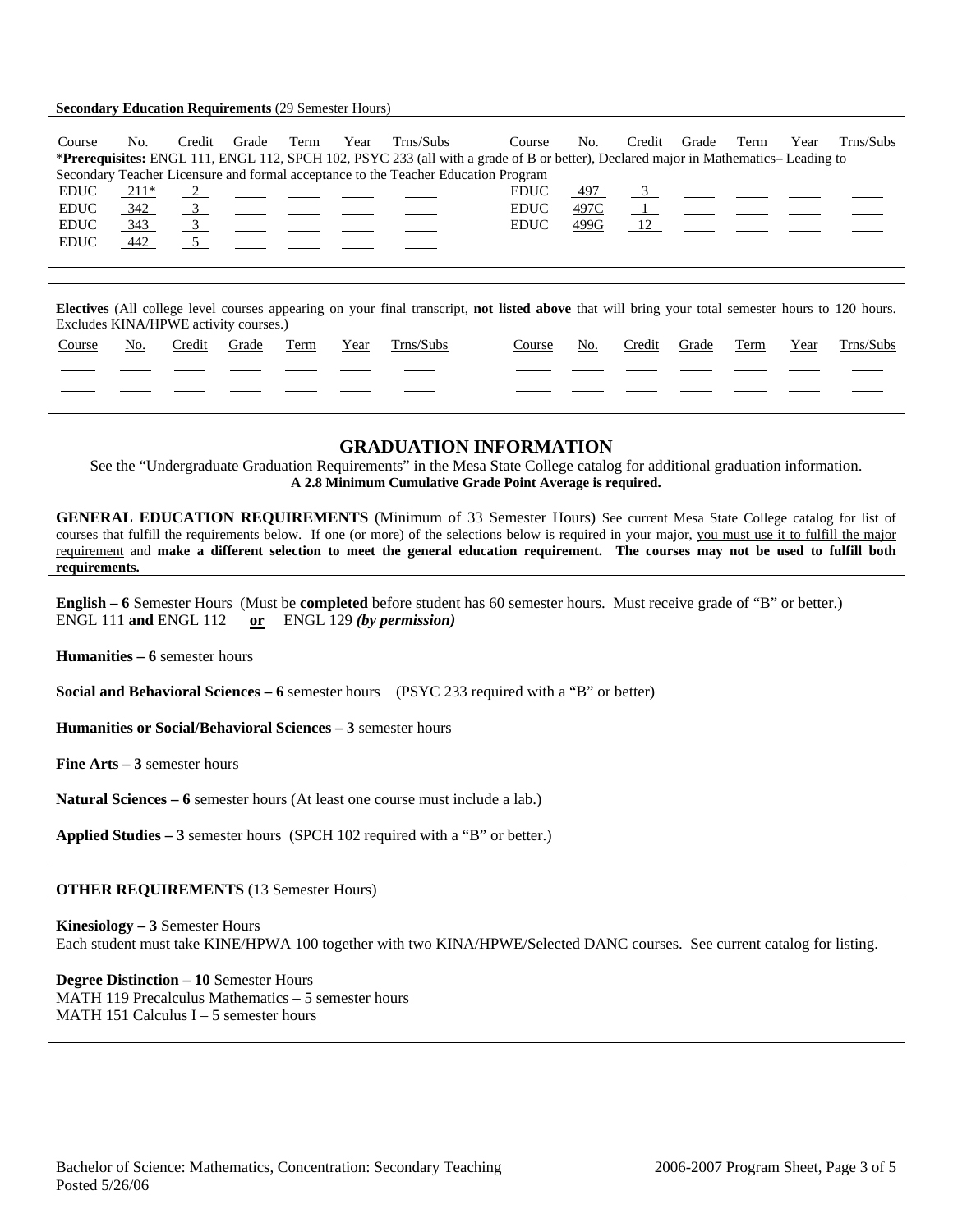### **Mathematics – Leading to Secondary Teacher Licensure** (41 Semester Hours)

A 2.8 g.p.a. is required in the major courses. At most one "D" may be used in completing the major requirements.

**Required Core Courses (40-41 semester hours):** MATH 152 Calculus II MATH 240 Introduction to Advanced Mathematics MATH 253 Calculus III MATH 310 Number Theory **or** MATH 365 Mathematical Modeling **or** STAT 311 Statistical Methods MATH 325 Linear Algebra MATH 352 Advanced Calculus MATH 369 Discrete Structures MATH 380 History of Mathematics MATH 386 Geometries MATH 490 Abstract Algebra I STAT 200 Probability and Statistics CSCI 111 Computer Science I **or**  CSCI 110 Beginning Programming **and** CSCI 110L Beginning Programming Lab

**Secondary Education Requirements** (29 semester hours)

| *EDUC 211 Foundations of Education             | 2 semester hours  | 20 Field Experience Hours  |
|------------------------------------------------|-------------------|----------------------------|
| EDUC 342 Pedagogy & Assessment: Secondary/K-12 | 3 semester hours  | 20 Field Experience Hours  |
| EDUC 343 Teaching to Diversity                 | 3 semester hours  | 20 Field Experience Hours  |
| EDUC 442 Integrating Literacy Across the       | 5 semester hours  | 60 Field Experience Hours  |
| Curriculum                                     |                   |                            |
| EDUC 497 Content Methodology Practicum         | 3 semester hours  | 80 Field Experience Hours  |
| EDUC 497C Methods of Teaching Secondary Math   | 1 semester hour   |                            |
| EDUC 499G Teaching Internship and Colloquium   | 12 semester hours | 600 Field Experience Hours |

\*Prerequisites: ENGL 111, ENGL 112, SPCH 102, PSYC 233 (all with grade of B or better) and declared major in Mathematics – Leading to Secondary Teacher Licensure and formal acceptance to the Teacher Education Program

**Electives** (All college level courses appearing on your final transcript, **not listed above** that will bring your total semester hours to 120 hours. Excludes KINA/HPWE activity courses.)

**Students must PASS the PLACE or PRAXIS II exam in the content area prior to commencing the internship. Also, ALL other coursework toward the degree must be successfully completed prior to internship.** 

Students are required to participate in exit examinations or other programs deemed necessary to comply with the college accountability requirement. All degree requirements must be completed as described above. Any exceptions or substitutions must be recommended in advance by the faculty advisor, approved by the Department Head and the Teacher Education Department.